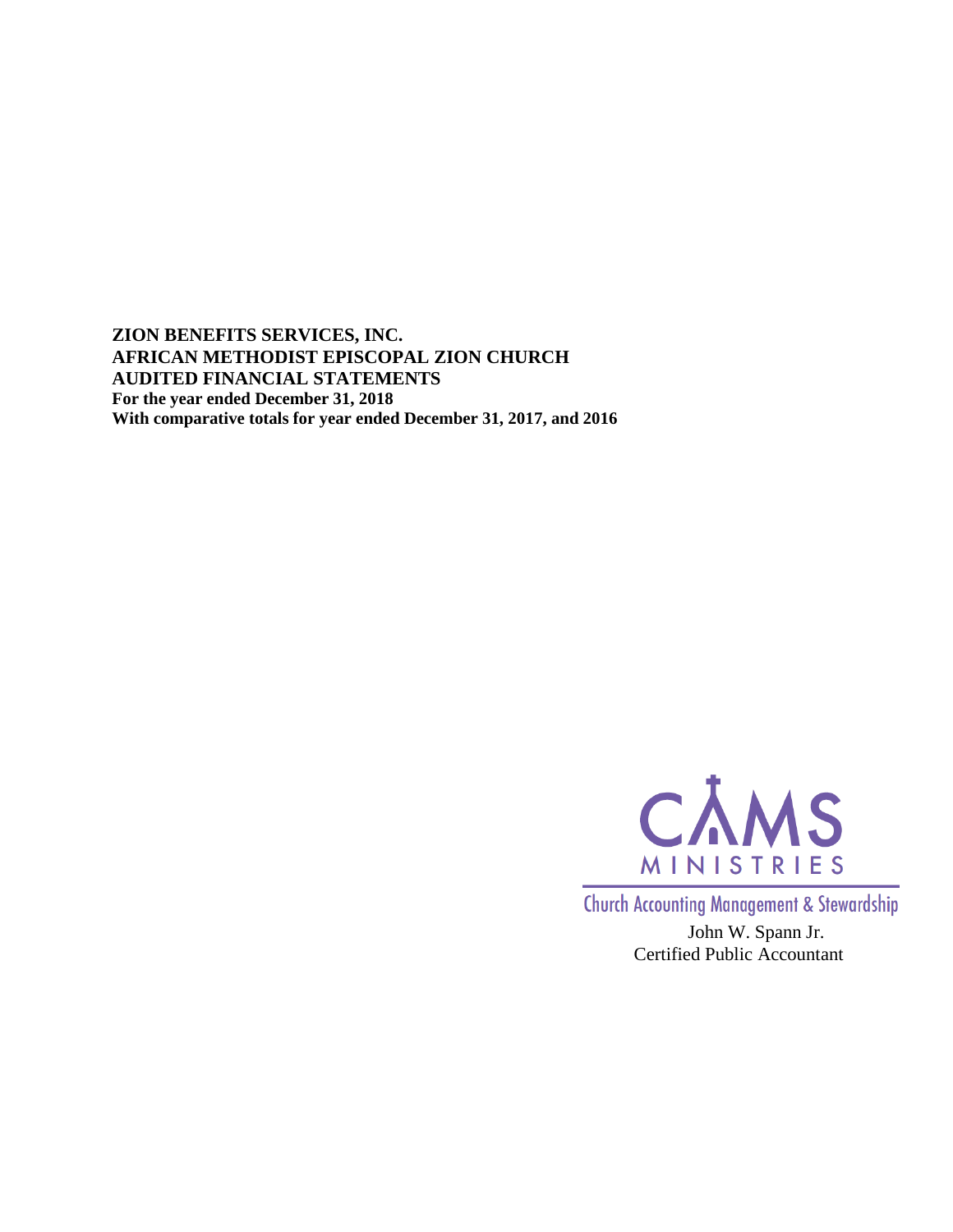# **ZION BENEFITS SERVICES, INC. AFRICAN METHODIST EPISCOPAL ZION CHURCH TABLE OF CONTENTS**

Year Ended December 31, 2018

# **Page(s)**

| <b>Audited Financial Statements:</b> |  |
|--------------------------------------|--|
|                                      |  |
|                                      |  |
|                                      |  |
|                                      |  |
|                                      |  |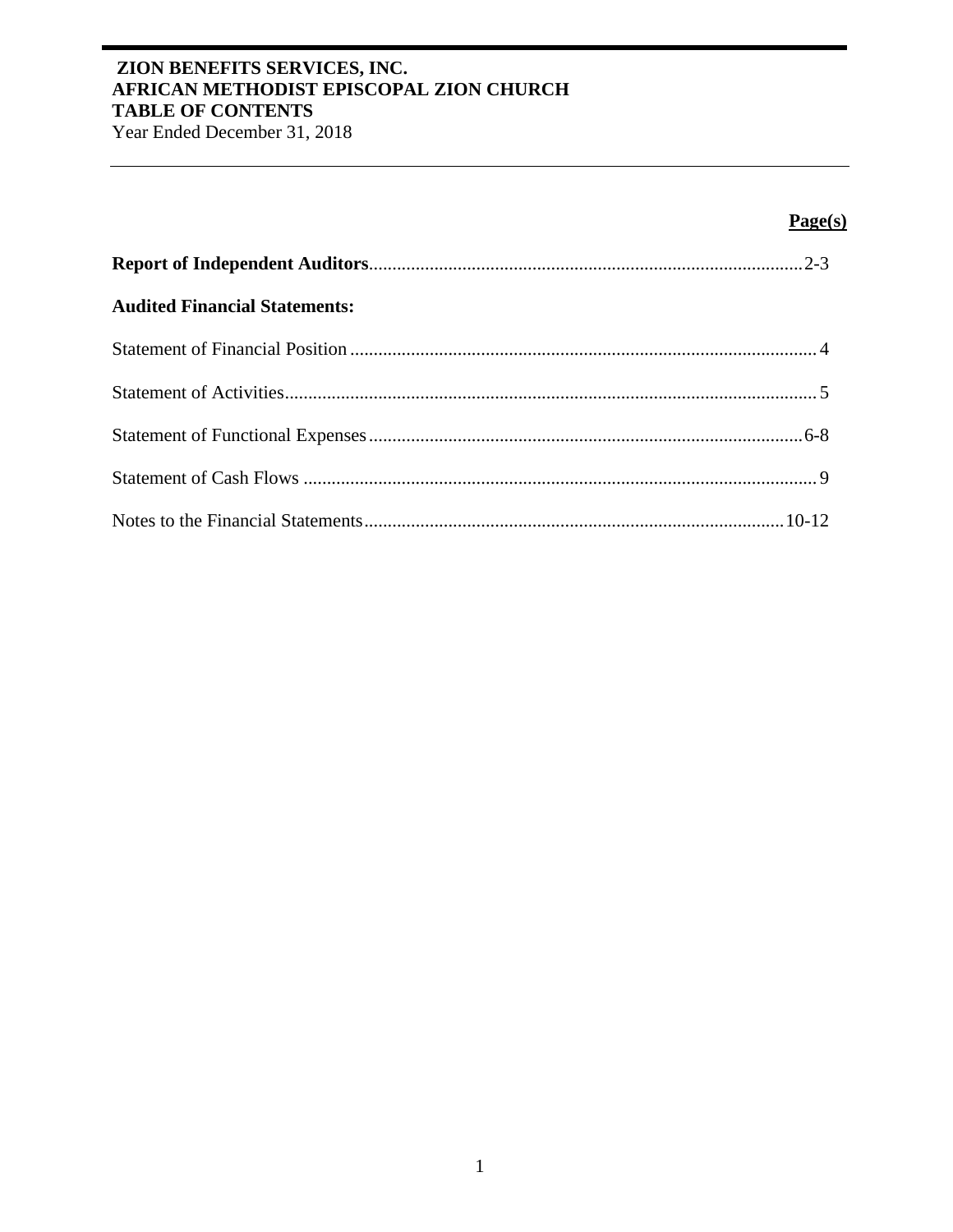

J. Welton Spann Jr. Certified Public Accountant

PO Box 16880 Charlotte NC 28297 704.577.7341 Phone 866.838.4912 Fax

## **Report of Independent Auditors**

**Connectional Trustees Board of ZION BENEFITS SERVICES, INC. AFRICAN METHODIST EPISCOPAL ZION CHURCH** Charlotte, North Carolina

#### *Report on the Financial Statements*

We have audited the accompanying statements of ZION BENEFITS SERVICES, INC. of the African Methodist Episcopal Zion Church (ZBS), which comprise statements of financial position as of December 31, 2018, 2017 and 2016 and the related statements of activities, functional expenses and cash flows for the year then ended, and the related notes to the financial statements.

### *Management's Responsibility for the Financial Statements*

Management is responsible for the preparation and fair presentation of these financial statements in accordance with accounting principles generally accepted in the United States of America; this includes the design, implementation, and maintenance of internal control relevant to the preparation and fair presentation of financial statements that are free from material misstatement, whether due to fraud or error.

### *Auditor'sResponsibility*

Our responsibility is to express an opinion on these financial statements based on our audits. We conducted our audits in accordance with auditing standards generally accepted in the United States of America. Those standards require that we plan and perform the audit to obtain reasonable assurance about whether the financial statements are free of material misstatement.

An audit involves performing procedures to obtain audit evidence about the amounts and disclosures in the financial statements. The procedures selected depend on the auditor's judgment, including the assessment of the risks of material misstatement of the financial statements, whether due to fraud or error. In making those risk assessments, the auditor considers internal control relevant to the ZBS's preparation and fair presentation of the financial statements in order to design audit procedures that are appropriate in the circumstances, but not for the purpose of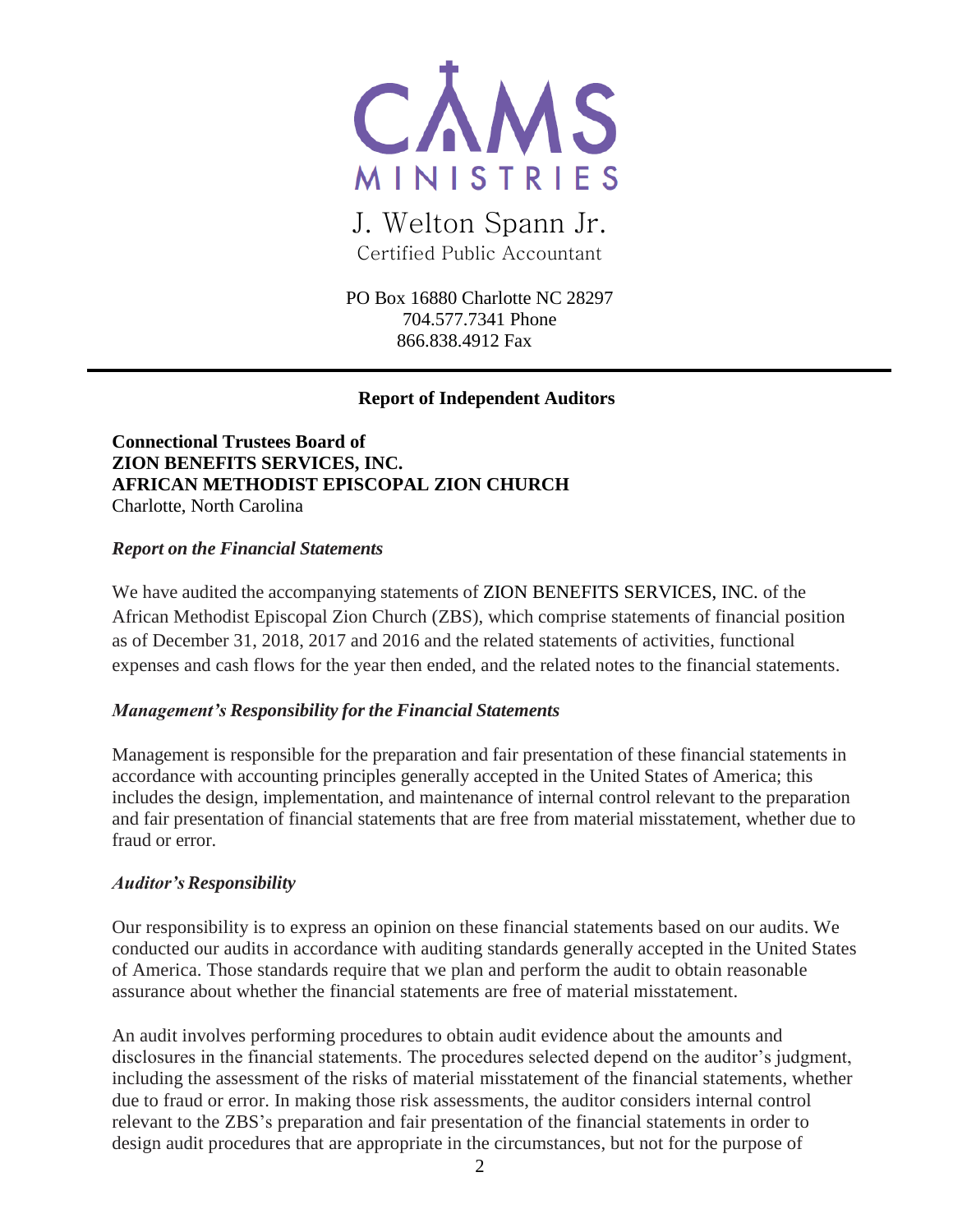expressing an opinion on the effectiveness of the ZBS's internal control. Accordingly, we express no such opinion. An audit also includes evaluating the appropriateness of accounting policies used and the reasonableness of significant accounting estimates made by management as well as evaluating the overall presentation of the financial statements. We believe that the audit evidence we have obtained is sufficient and appropriate to provide a basis for our audit opinion.

### *Opinion*

In our opinion, the financial statements referred to above present fairly, in all material respects, the financial position of the ZBS's as of December 31, 2018, 2017 and 2016, and related statement of activities, functional expenses and cash flows for the year then ended, in accordance with accounting principles generally accepted in the United States of America.

John W. Spanon Jr. C.P.A.

CAMS Ministries John W. Spann Jr. C.P.A. Charlotte, North Carolina June 5, 2019